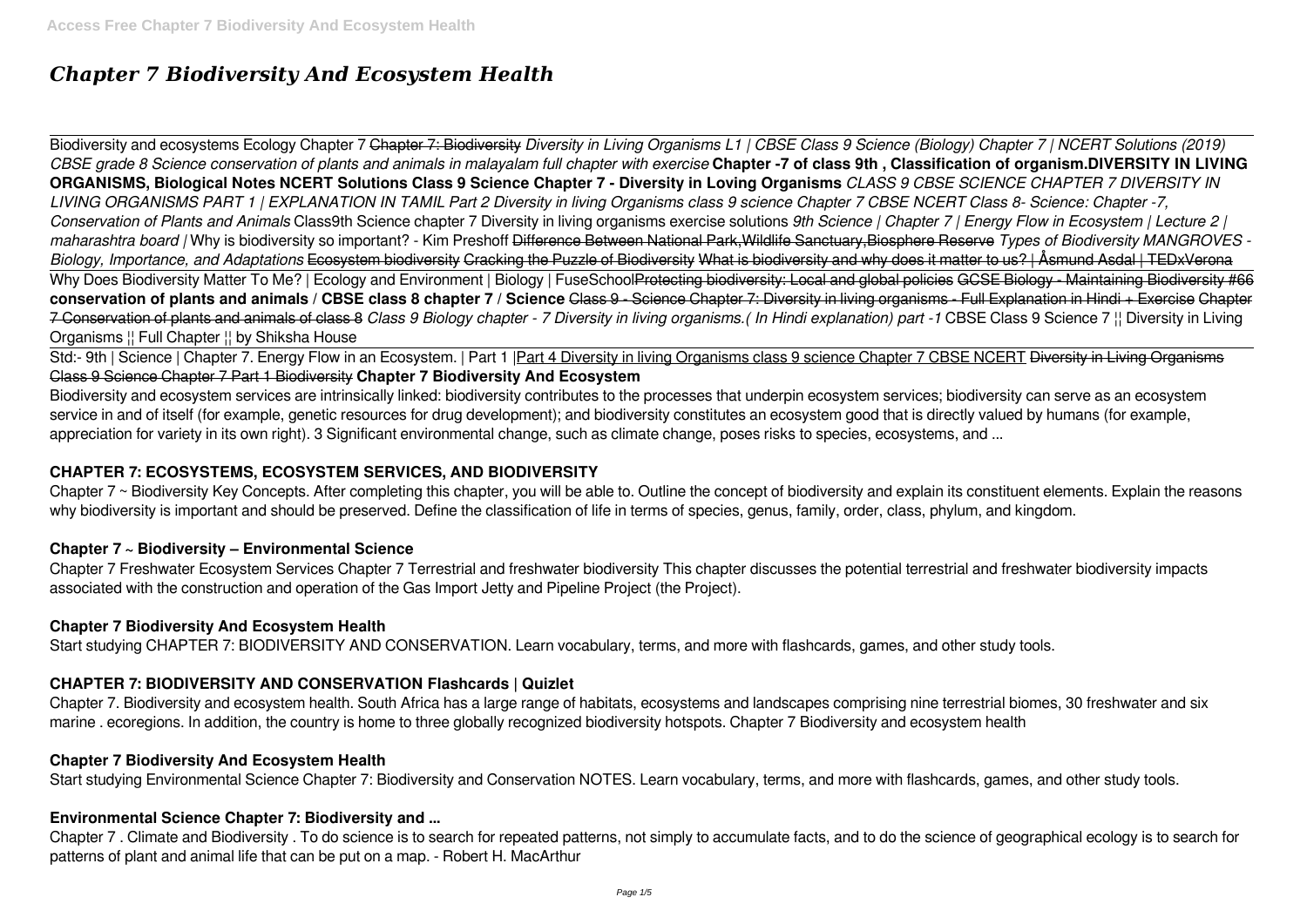# **Chapter 7 Climate and Biodiversity**

Biodiversity and ecosystem health | 106. Chapter 7. Biodiversity and ecosystem health. South Africa has a large range of habitats, ecosystems and landscapes comprising nine terrestrial biomes, 30 freshwater and six marine . ecoregions. In addition, the country is home to three globally recognized biodiversity hotspots.

# **Chapter 7 Biodiversity and ecosystem health**

Chapter 7 The importance of body size, abundance, and food-web structure for ecosystem functioning; Chapter 8 Effects of biodiversity–environment conditions on the interpretation of biodiversity–function relations; Chapter 9 Extending the approaches of biodiversity and ecosystem functioning to the deep ocean

# **Biodiversity in the context of ecosystem function - Oxford ...**

Chapter 7: Biodiversity, the Healthy Society, and the Debatable Issues of the 21 st Century Good Health is a condition of being away from illness and diseases not just physically but also emotionally, mentally, and spiritually.

# **Unit III - Chapter 7.docx - Chapter 7 Biodiversity the ...**

Chapter 7. Biodiversity and ecosystem health. South Africa has a large range of habitats, ecosystems and landscapes comprising nine terrestrial biomes, 30 freshwater and six marine. ecoregions. In addition, the country is home to three globally recognized biodiversity hotspots.

# **Chapter 7 Biodiversity And Ecosystem Health**

Chapter: ecosystems-ecosystem-services-and-biodiversity. Chapter 7 : Ecosystems, Ecosystem Services, and Biodiversity Impacts, Risks, and Adaptation in the United States: The Fourth National Climate Assessment, Volume II

# **chapter: nca4 chapter 7 : Ecosystems, Ecosystem Services ...**

Intact environments provide ecosystem services, such as water purification and pest control. High biodiversity increases stability of communities and ecosystems, enabling them to perform services....

# **Biodiversity and Conservation Notes chapter 7 - Google Slides**

Biodiversity is described at the genetic (variability between and within a species), species and ecosystems levels. Forestry and fisheries have been adequately covered in Chapters 4 and 5; this chapter will dwell mainly on wildlife, genetic diversity of crops and livestock. 7.0.1 Terrestrial ecosystems in Malawi.

# **Chapter 7: Biological Diversity - Malawi SDNP**

Chapter 7 Biodiversity And Ecosystem CHAPTER 7 Chapter 7: Biodiversity – Ms. Shetler's Classroom Chapter 7 Biodiversity 7.1 Introduction This chapter examines the ecology of the receiving environment within and surrounding the proposed Dursey Island Cable Car and Visitor Centre Development, Beara, west Co. Cork (hereafter 'the proposed development') and assesses its potential impacts on biodiversity. AQA A-level Biology Revision - PMT

# **Chapter 7 Biodiversity And Ecosystem Health**

nca3 chapter 8 : Ecosystems, Biodiversity, and Ecosystem Services. Report : Climate Change Impacts in the United States: The Third National Climate Assessment

# **chapter: nca3 chapter 8 : Ecosystems, Biodiversity, and ...**

Read chapter 7 Land-Use Change, Ecosystem Dynamics, and Biodiversity: Natural and human-induced changes in Earth's interior, land surface, biosphere, atmo...

# **7 Land-Use Change, Ecosystem Dynamics, and Biodiversity ...**

'The Economics of Ecosystems and Biodiversity' (TEEB) is a global initiative that seeks to help decision-makers recognize the benefits of nature, demonstrate their values in economic terms and capture those values in decision-making. Yet valuation of nature's services in economic terms is not a universally accepted approach, leading to criticism of TEEB.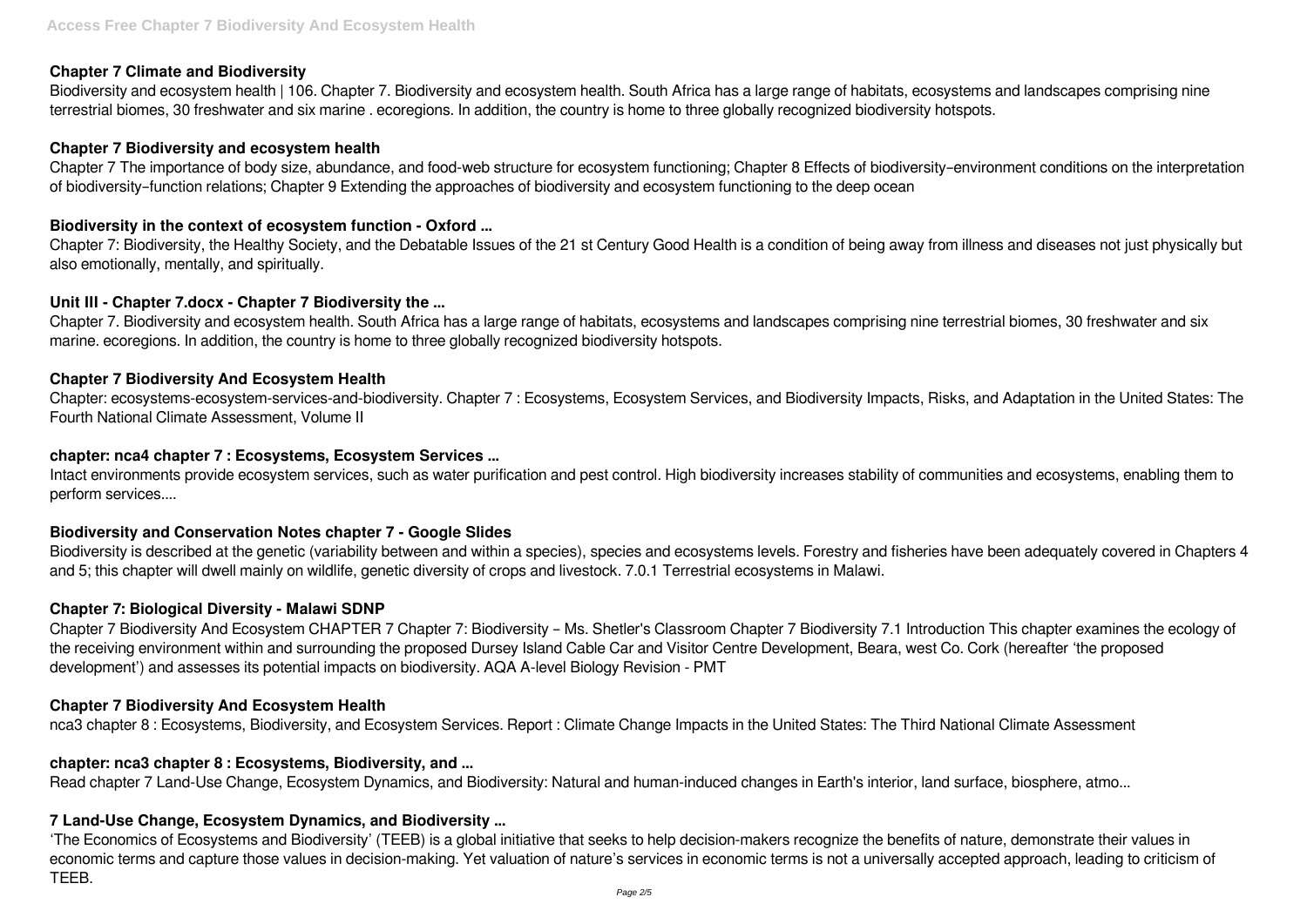# **Economics of Ecosystems and Biodiversity (TEEB ...**

Chapter 5 - Conservation - Question 1 Which of the following is a reason for protecting biodiversity through conservation? Declines in certain species can be an indicator of less immediately visible ecosystem decline O All of these options Life and ecosystems can be ascribed an 'intrinsic value' that should be inherently protected Humans directly benefit from healthy populations of organisms ...

Std:- 9th | Science | Chapter 7. Energy Flow in an Ecosystem. | Part 1 | Part 4 Diversity in living Organisms class 9 science Chapter 7 CBSE NCERT Diversity in Living Organisms Class 9 Science Chapter 7 Part 1 Biodiversity **Chapter 7 Biodiversity And Ecosystem**

Biodiversity and ecosystem services are intrinsically linked: biodiversity contributes to the processes that underpin ecosystem services; biodiversity can serve as an ecosystem service in and of itself (for example, genetic resources for drug development); and biodiversity constitutes an ecosystem good that is directly valued by humans (for example, appreciation for variety in its own right). 3 Significant environmental change, such as climate change, poses risks to species, ecosystems, and ...

Biodiversity and ecosystems Ecology Chapter 7 Chapter 7: Biodiversity *Diversity in Living Organisms L1 | CBSE Class 9 Science (Biology) Chapter 7 | NCERT Solutions (2019) CBSE grade 8 Science conservation of plants and animals in malayalam full chapter with exercise* **Chapter -7 of class 9th , Classification of organism.DIVERSITY IN LIVING ORGANISMS, Biological Notes NCERT Solutions Class 9 Science Chapter 7 - Diversity in Loving Organisms** *CLASS 9 CBSE SCIENCE CHAPTER 7 DIVERSITY IN LIVING ORGANISMS PART 1 | EXPLANATION IN TAMIL Part 2 Diversity in living Organisms class 9 science Chapter 7 CBSE NCERT Class 8- Science: Chapter -7, Conservation of Plants and Animals* Class9th Science chapter 7 Diversity in living organisms exercise solutions *9th Science | Chapter 7 | Energy Flow in Ecosystem | Lecture 2 | maharashtra board |* Why is biodiversity so important? - Kim Preshoff Difference Between National Park,Wildlife Sanctuary,Biosphere Reserve *Types of Biodiversity MANGROVES - Biology, Importance, and Adaptations* Ecosystem biodiversity Cracking the Puzzle of Biodiversity What is biodiversity and why does it matter to us? | Åsmund Asdal | TEDxVerona Why Does Biodiversity Matter To Me? | Ecology and Environment | Biology | FuseSchoolProtecting biodiversity: Local and global policies GCSE Biology - Maintaining Biodiversity #66 **conservation of plants and animals / CBSE class 8 chapter 7 / Science** Class 9 - Science Chapter 7: Diversity in living organisms - Full Explanation in Hindi + Exercise Chapter 7 Conservation of plants and animals of class 8 *Class 9 Biology chapter - 7 Diversity in living organisms.( In Hindi explanation) part -1* CBSE Class 9 Science 7 ¦¦ Diversity in Living Organisms ¦¦ Full Chapter ¦¦ by Shiksha House

Chapter 7 ~ Biodiversity Key Concepts. After completing this chapter, you will be able to. Outline the concept of biodiversity and explain its constituent elements. Explain the reasons why biodiversity is important and should be preserved. Define the classification of life in terms of species, genus, family, order, class, phylum, and kingdom.

# **CHAPTER 7: ECOSYSTEMS, ECOSYSTEM SERVICES, AND BIODIVERSITY**

# **Chapter 7 ~ Biodiversity – Environmental Science**

Chapter 7 Freshwater Ecosystem Services Chapter 7 Terrestrial and freshwater biodiversity This chapter discusses the potential terrestrial and freshwater biodiversity impacts associated with the construction and operation of the Gas Import Jetty and Pipeline Project (the Project).

# **Chapter 7 Biodiversity And Ecosystem Health**

Start studying CHAPTER 7: BIODIVERSITY AND CONSERVATION. Learn vocabulary, terms, and more with flashcards, games, and other study tools.

# **CHAPTER 7: BIODIVERSITY AND CONSERVATION Flashcards | Quizlet**

Chapter 7. Biodiversity and ecosystem health. South Africa has a large range of habitats, ecosystems and landscapes comprising nine terrestrial biomes, 30 freshwater and six marine . ecoregions. In addition, the country is home to three globally recognized biodiversity hotspots. Chapter 7 Biodiversity and ecosystem health

# **Chapter 7 Biodiversity And Ecosystem Health**

Start studying Environmental Science Chapter 7: Biodiversity and Conservation NOTES. Learn vocabulary, terms, and more with flashcards, games, and other study tools. Page 3/5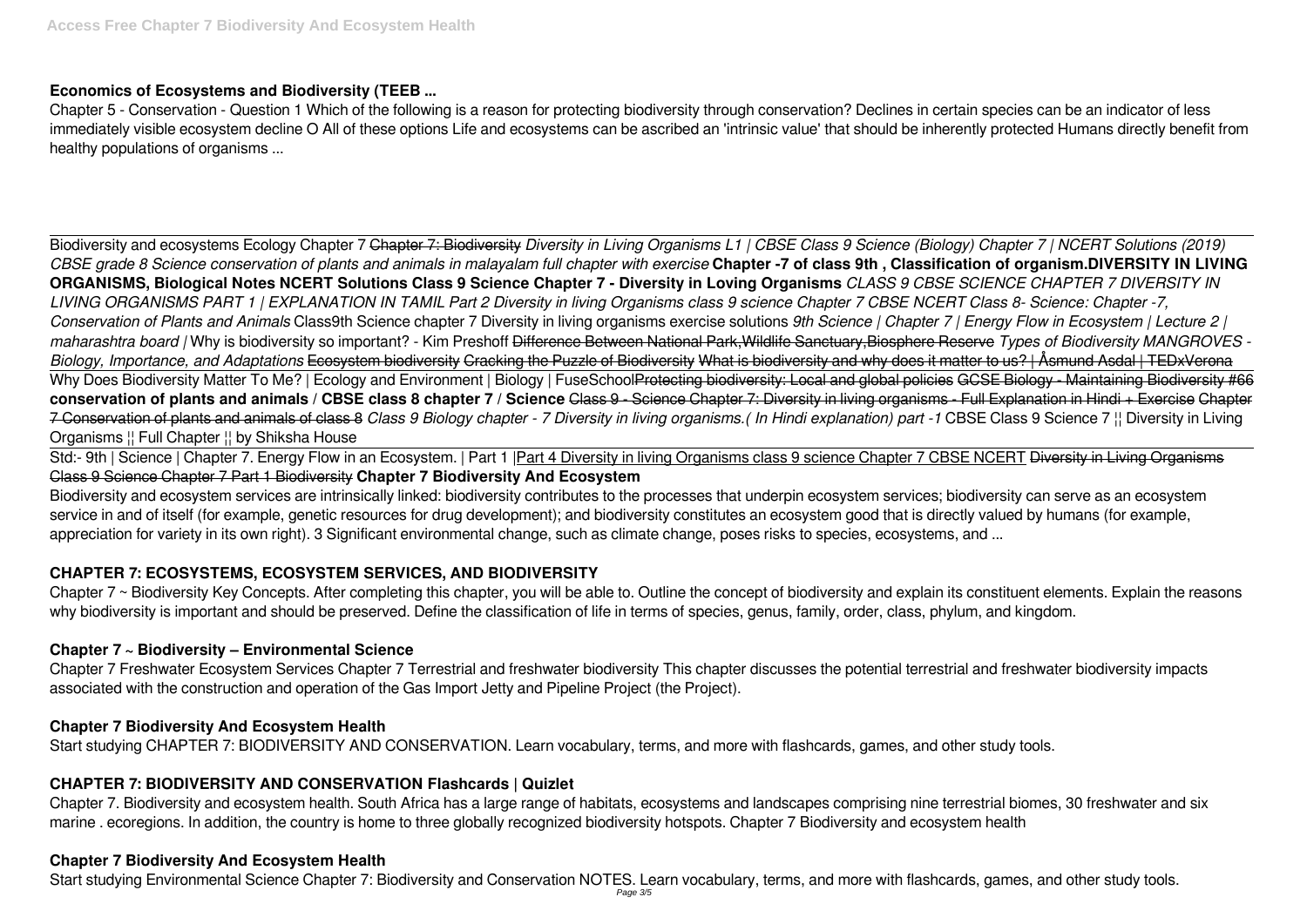# **Environmental Science Chapter 7: Biodiversity and ...**

Chapter 7 . Climate and Biodiversity . To do science is to search for repeated patterns, not simply to accumulate facts, and to do the science of geographical ecology is to search for patterns of plant and animal life that can be put on a map. - Robert H. MacArthur

# **Chapter 7 Climate and Biodiversity**

Biodiversity and ecosystem health | 106. Chapter 7. Biodiversity and ecosystem health. South Africa has a large range of habitats, ecosystems and landscapes comprising nine terrestrial biomes, 30 freshwater and six marine . ecoregions. In addition, the country is home to three globally recognized biodiversity hotspots.

# **Chapter 7 Biodiversity and ecosystem health**

Chapter 7 The importance of body size, abundance, and food-web structure for ecosystem functioning; Chapter 8 Effects of biodiversity–environment conditions on the interpretation of biodiversity–function relations; Chapter 9 Extending the approaches of biodiversity and ecosystem functioning to the deep ocean

# **Biodiversity in the context of ecosystem function - Oxford ...**

Chapter 7: Biodiversity, the Healthy Society, and the Debatable Issues of the 21 st Century Good Health is a condition of being away from illness and diseases not just physically but also emotionally, mentally, and spiritually.

# **Unit III - Chapter 7.docx - Chapter 7 Biodiversity the ...**

Chapter 7. Biodiversity and ecosystem health. South Africa has a large range of habitats, ecosystems and landscapes comprising nine terrestrial biomes, 30 freshwater and six marine. ecoregions. In addition, the country is home to three globally recognized biodiversity hotspots.

# **Chapter 7 Biodiversity And Ecosystem Health**

Chapter: ecosystems-ecosystem-services-and-biodiversity. Chapter 7 : Ecosystems, Ecosystem Services, and Biodiversity Impacts, Risks, and Adaptation in the United States: The Fourth National Climate Assessment, Volume II

# **chapter: nca4 chapter 7 : Ecosystems, Ecosystem Services ...**

Intact environments provide ecosystem services, such as water purification and pest control. High biodiversity increases stability of communities and ecosystems, enabling them to perform services....

#### **Biodiversity and Conservation Notes chapter 7 - Google Slides**

Biodiversity is described at the genetic (variability between and within a species), species and ecosystems levels. Forestry and fisheries have been adequately covered in Chapters 4 and 5; this chapter will dwell mainly on wildlife, genetic diversity of crops and livestock. 7.0.1 Terrestrial ecosystems in Malawi.

# **Chapter 7: Biological Diversity - Malawi SDNP**

Chapter 7 Biodiversity And Ecosystem CHAPTER 7 Chapter 7: Biodiversity – Ms. Shetler's Classroom Chapter 7 Biodiversity 7.1 Introduction This chapter examines the ecology of the receiving environment within and surrounding the proposed Dursey Island Cable Car and Visitor Centre Development, Beara, west Co. Cork (hereafter 'the proposed development') and assesses its potential impacts on biodiversity. AQA A-level Biology Revision - PMT

# **Chapter 7 Biodiversity And Ecosystem Health**

nca3 chapter 8 : Ecosystems, Biodiversity, and Ecosystem Services. Report : Climate Change Impacts in the United States: The Third National Climate Assessment

#### **chapter: nca3 chapter 8 : Ecosystems, Biodiversity, and ...**

Read chapter 7 Land-Use Change, Ecosystem Dynamics, and Biodiversity: Natural and human-induced changes in Earth's interior, land surface, biosphere, atmo...